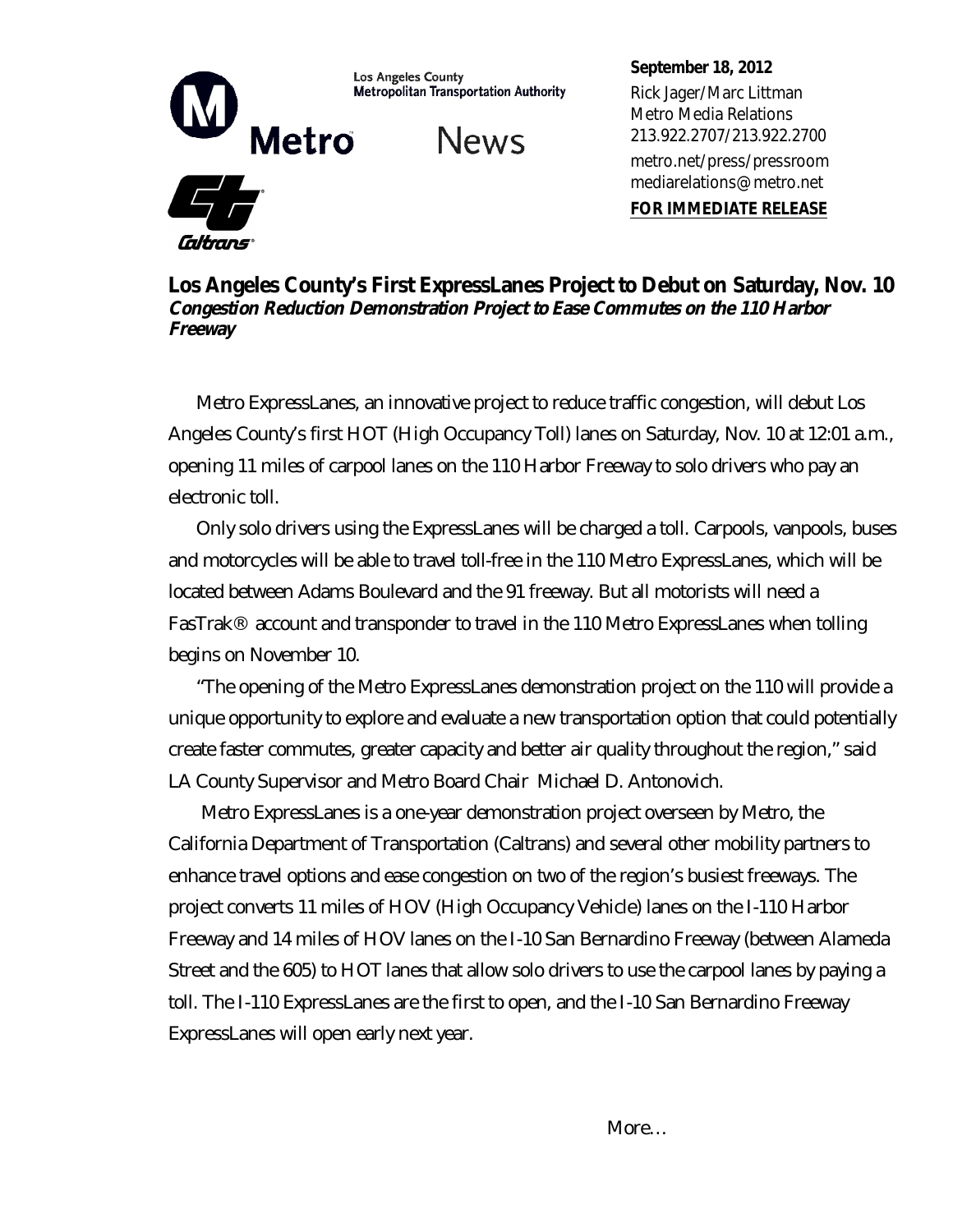"When solo drivers begin to travel on the 110 ExpressLanes, all commuters will benefit whether they pay a toll or not—because the ExpressLanes will redistribute traffic across all lanes of the 110 freeway," said LA County Supervisor Mark Ridley-Thomas, who also is a Metro Board Member and Chair of the Ad-Hoc Committee on Congestion Pricing. "Shifting solo drivers who are willing to pay tolls into the empty space in the ExpressLanes will speed commuting time and travel for all drivers. Everyone wins when freeway traffic flows more smoothly."

The tolls will vary depending on traffic. To avoid traffic back-ups, sensors will be used to measure congestion in the Metro ExpressLanes and will increase the toll from 25 cents a mile to a maximum of \$1.40 a mile as more vehicles enter the Metro ExpressLanes. Overhead electronic signs will display the current toll being assessed so solo drivers can make a choice.

"This new congestion pricing approach has worked well in other cities. We believe Metro Expresslanes will be successful in Los Angeles as well as we improve transportation options today and into the future by reinvesting the net toll revenues in transit and carpool improvements in the corridor," said Caltrans District 7 Director Mike Miles. "The project also provided a big boost to the region's economy by creating an estimated 2,400 new construction jobs, and it will help the economy even more by increasing mobility."

To travel in the Metro ExpressLanes, drivers can use their existing FasTrak® transponders or obtain an ExpressLanes FasTrak® transponder. To travel toll-free, carpool and vanpool drivers will need a switchable FasTrak® transponder from Metro to use the ExpressLanes. The switchable transponder allows drivers to indicate the number of occupants in the vehicle (1, 2 or 3+) and can be used on all toll systems in California. To open an account and receive an ExpressLanes switchable transponder:

- Visit www.metroexpresslanes.net
- Call 511 and say "ExpressLanes"
- Visit walk-in centers at 500 W. 190th Street in Gardena or at the El Monte Station, 3501 Santa Anita Avenue, El Monte
- Mail an application, which is available online, to Metro ExpressLanes, PO Box 3878, Gardena, CA 90247